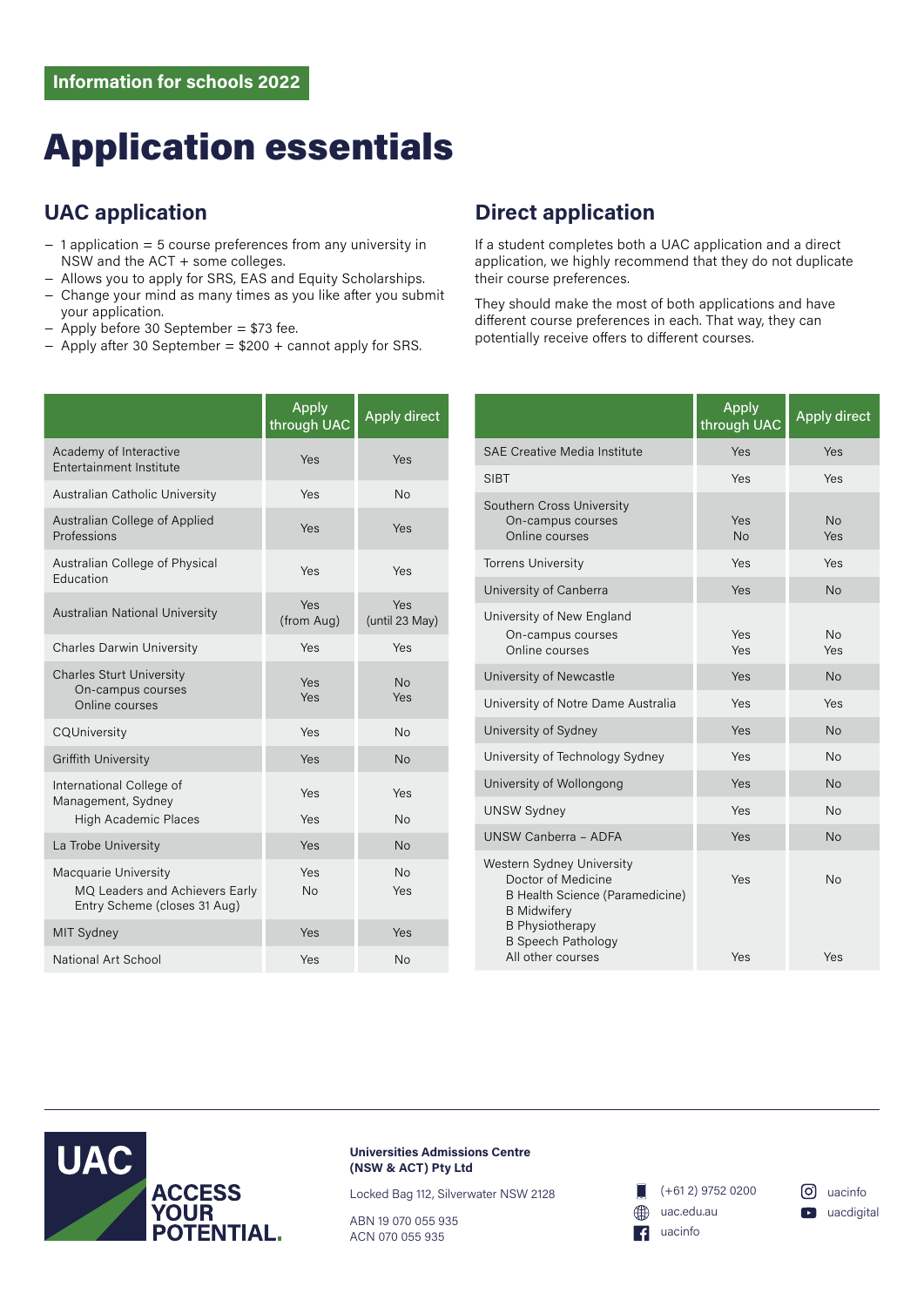# Early offer schemes

## **Schools Recommendation Scheme (SRS): Apply through UAC**

All Year 12 applicants applying to the following unis are encouraged to apply for SRS, although not all courses are included in the scheme:

- − Australian Catholic University − University of New England
- − Charles Sturt University
- − International College of Management, Sydney
- − University of Newcastle − University of Notre Dame Australia

(not based on ATAR)

- − University of Sydney
- − Macquarie University − National Art School
	- − University of Technology
- − SAE Creative Media Institute
- − Torrens University Australia Sydney − UNSW Sydney
- − University of Canberra

|  |  | Western Sydney University. |
|--|--|----------------------------|

| Important dates |                                                        |
|-----------------|--------------------------------------------------------|
| 19 Sep          | Applications close                                     |
| $3$ Nov         | Finalise preferences                                   |
| $11$ Nov        | First conditional and unconditional<br>offers released |

16 Dec Finalise preferences for Dec Round 2 26 Jan Conditional offers converted to unconditional offers if based on ATAR

### Assessment criteria

Institutions use one or more of the following criteria other than (or in addition to) the ATAR:

- − Year 11 studies
- − school's rating of student's abilities in areas of study
- − school's rating of student's aptitudes
- − Educational Access Scheme (EAS) application (if applicable) − institution-specific documents (if applicable).
- 

### How schools rate students

### **Areas of study**

Schools rate students in 10 areas of study, which are split into two sub-groups:

− Technology.

Performance in Year 12:

- − Agriculture − Creative Arts − Languages − Mathematics − Science
- − English/Humanities/ Social Sciences

Suitability for tertiary study in:

- − Commerce
- − Education
- − Health.

### **Aptitudes**

Schools rate students on their:

| - capacity for abstract<br>thought and analysis                   | - ability to work and learn<br>independently |
|-------------------------------------------------------------------|----------------------------------------------|
| $-$ ability to organise ideas and $-$ motivation to achieve long- |                                              |
| articulate a position orally                                      | term goals                                   |
| and in written form                                               | - capacity for tertiary study.               |

### How to apply

- 1. Submit an undergraduate application through UAC.
- 2. At the end of the application, select the option to also apply for SRS or apply later by using the 'Apply or log in' button at the top right of the UAC website and select the SRS application.

### **Individual uni schemes**

### Australian Catholic University **ACU Guarantee**

| $\sim$ 0 22.000 2000 |                    |  |
|----------------------|--------------------|--|
|                      | Important dates    |  |
| 17 Jul               | Applications open  |  |
| 23 Sep               | Applications close |  |
| 28 Jul               | Offer Round 1      |  |
| 11 Aug               | Offer Round 2      |  |
| 25 Aug               | Offer Round 3      |  |
| 8 Sep                | Offer Round 4      |  |
| 22 Sep               | Offer Round 5      |  |
| 6 Oct                | Offer Round 6      |  |

### Assessment criteria

- − Must be a 2022 Year 12 student (domestic or international) who completed Year 11 (including the IB) in Australia.
- − Optional brief statement outlining personal circumstances and motivation for university study, which may help improve their selection rank.

### How to apply

Online via the ACU website: acu.edu.au/acu-guarantee.

### Australian College of Physical Education

### **Early Acceptance Program**

| Important dates                                |                             |
|------------------------------------------------|-----------------------------|
| Late Aug                                       | Applications open           |
| Late Nov                                       | Applications close          |
| Within three days of<br>submitting application | Conditional offers released |

### Assessment criteria

- − Year 11 and 12 reports.
- − Responses to application questions.

### How to apply

Online via the ACPE website: acpe.edu.au/earlyaccept.

### Australian National University

### **Direct application early admission**

| Important dates |                                                                                                                                                                                                                                      |  |
|-----------------|--------------------------------------------------------------------------------------------------------------------------------------------------------------------------------------------------------------------------------------|--|
| 23 May          | Applications close                                                                                                                                                                                                                   |  |
| 5 Sep           | Conditional offers released based on student's ANU<br>selection rank. (This is calculated using a mathematical<br>model that incorporates student's Year 11 results and the<br>school's average ATAR performance in previous years.) |  |
| 22 Dec          | First unconditional offers released                                                                                                                                                                                                  |  |

### Assessment criteria

- − Demonstration of co-curricular or service activities during Years 10 to 12.
- − ANU selection rank.

### How to apply

Apply online via the ANU website: search for 'domestic applications' at anu.edu.au.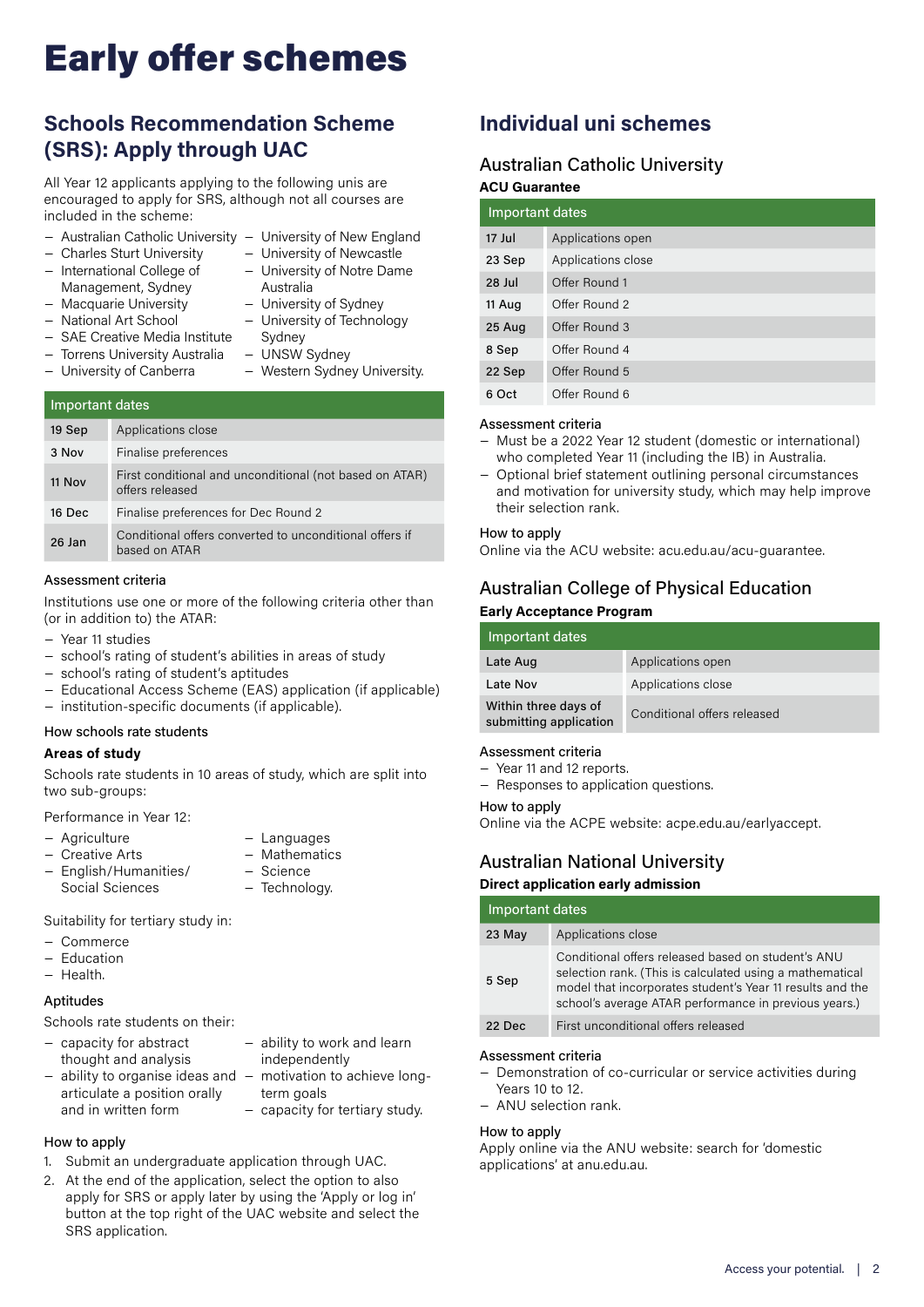### Charles Sturt University **Charles Sturt Advantage**

| Important dates  |                            |
|------------------|----------------------------|
| 31 Mar           | Round 1 applications close |
| <b>Early May</b> | Round 1 offers released    |
| 24 Jun           | Round 2 applications close |
| Late Jul         | Round 2 offers released    |
| 31 Aug           | Round 3 applications close |
| Late Sep         | Round 3 offers released    |

### Assessment criteria

− Short written submission demonstrating soft skills such as resilience, empathy and the motivation to create a world worth living in.

− Year 11 results.

### How to apply

Online via the CSU website: csu.edu.au/advantage.

### International College of Management, Sydney **Early Entry Leadership Entry Program Elite Athlete and Performer Entry**

| Important dates |                                                                                         |
|-----------------|-----------------------------------------------------------------------------------------|
| 9 Sep           | Applications close for Early Entry                                                      |
| 3 Feb 2023      | Applications close for Leadership Entry Program<br>and Elite Athlete and Perfomer Entry |

### How to apply

Apply online: icms.edu.au/future-students/entry-pathways/.

### La Trobe University

### **Aspire**

| Important dates |                                                                              |
|-----------------|------------------------------------------------------------------------------|
| 3 Oct           | Applications close                                                           |
| Early Oct       | Conditional offers released                                                  |
| Jan 2023        | ATAR release: unconditional offers released after<br>this date based on ATAR |

### Assessment criteria

Two 200-word descriptions of involvement in and impact of student's community engagement and/or volunteering.

### How to apply

Online via the La Trobe University website: latrobe.edu.au/aspire.

### Macquarie University

### **Macquarie Leaders and Achievers Early Entry Scheme**

| Important dates |                    |
|-----------------|--------------------|
| 1 Jun           | Applications open  |
| 31 Aug          | Applications close |

### Assessment criteria

Applicants need to demonstrate their leadership qualities and/ or how they have contributed towards positive change in their community and consistently achieved good results at school.

There are two selection components:

- 1. demonstration of leadership and service to their community by completing the Macquarie Leaders and Achievers Early Entry Scheme questions when applying online
- 2. Year 11 studies.

Note that applicants for Bachelor of Marketing and Media and the Bachelor of Actuarial Studies and its double degrees are required to have undertaken specific English and/or mathematics subjects in the HSC, ACT Senior Secondary Certificate or International Baccalaureate.

Applicants for teaching courses need to complete and pass a survey before an offer is made.

All applicants must complete their Year 12 examinations (10 units of HSC courses, including at least 8 units from Category A courses and 2 units of English) or comparable ACT Senior Secondary Certificate or International Baccalaureate subjects.

### How to apply

Apply directly to Macquarie: search for 'Macquarie leaders and achievers' at mq.edu.au.

### SAE Creative Media Institute **Launchpad Early Entry Program**

| Important dates     |                                                                    |
|---------------------|--------------------------------------------------------------------|
| 31 Jan              | Applications close                                                 |
|                     | Offers released progressively throughout the<br>admissions period. |
| Assessment criteria |                                                                    |

One of the following:

- − currently passing all Year 12 subjects
- − 18 years of age or will turn 18 in the first year of study with SAE.

### How to apply

Apply online via the SAE website: sae.edu.au/how-to-apply/ launchpad-early-entry-program/.

### Southern Cross University

### **STAR**

| Important dates |                    |
|-----------------|--------------------|
| May             | Applications open  |
| Sep             | Applications close |
| Nov             | Offers released    |

### Assessment criteria

− High school results.

− Principal's recommendation.

### How to apply

Online via the SCU website: scu.edu.au/star.

### Torrens University Australia

### **Early entry program**

| Important dates |                                                     |  |
|-----------------|-----------------------------------------------------|--|
| 30 Sep          | Applications close                                  |  |
|                 | 48 hours after applying Conditional offers released |  |
|                 |                                                     |  |

### Assessment criteria

Standard course admission criteria.

#### How to apply

Online via the Torrens University website: apply.torrens.edu.au.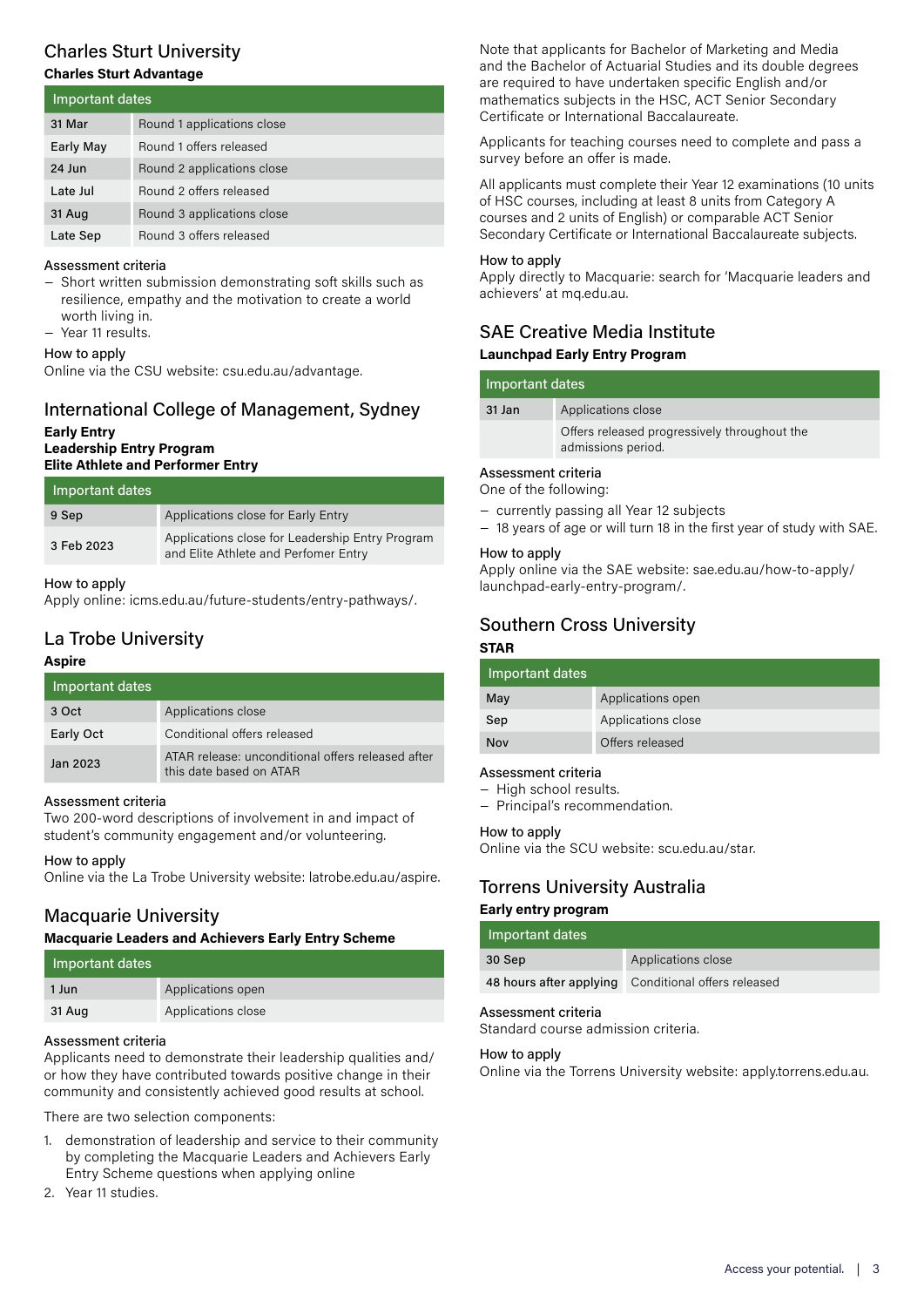### University of Canberra **August Early Offer Round**

| Important dates |                    |
|-----------------|--------------------|
| 2 May           | Applications open  |
| 24 Jul          | Applications close |
| 25 Aug          | Offers released    |

### Assessment criteria

Year 11 results plus completion of Year 12.

### How to apply

- − Submit your UAC application.
- − Submit your Year 11 results to UC:

Go to canberra.edu.au/future-students/apply-to-uc/ early-offer-round.

### University of New England **Early Entry Direct**

| Important dates |                                                                                                   |
|-----------------|---------------------------------------------------------------------------------------------------|
| Late Sep        | Applications close                                                                                |
| Early Nov       | Offers released (students must still complete<br>all requirements of their Year 12 qualification) |

### Assessment criteria

School's assessment of student's attributes and abilities, including the ability to work and learn independently and overall potential for academic success at UNE.

### How to apply

Online via the UNE Early Entry website: earlyentry.une.edu.au. Additional supporting documentation must be attached.

The application will be sent electronically to the school for the principal's report. The school will approve and submit the application to UNE before the closing date.

### University of Newcastle

### **Indigenous and Refugee Law Early Entry Program**

| Important dates |                                                                        |
|-----------------|------------------------------------------------------------------------|
| midnight 11 Sep | List 483100 Bachelor of Laws (Honours)<br>Combined as a UAC preference |
| midnight 11 Sep | Submit direct application to Newcastle Law School                      |
| 7 Oct           | Offers released (October Round 1)                                      |

### Assessment criteria

- − Strong performance across Year 11.
- − School recommendation.
- − Selection interview.

### How to apply

Submit direct application to the University of Newcastle: search for 'entry schemes' at newcastle.edu.au.

### University of Notre Dame **Early Offer Program**

| Important dates          |                    |
|--------------------------|--------------------|
| 30 Sep                   | Applications close |
| Before HSC<br>commmences | Offers released    |

### Assessment criteria

− NESA Preliminary Stage 6 (Year 11) courses and grades.

− Year 11 and 12 school reports.

### How to apply

Apply directly to the University of Notre Dame: notredame.edu.au/ early-offer.

### University of Sydney **E12 (via SRS application)**

| Important dates |                                                                                                                                                                                                                                                                                                                                                                                                                                                                      |
|-----------------|----------------------------------------------------------------------------------------------------------------------------------------------------------------------------------------------------------------------------------------------------------------------------------------------------------------------------------------------------------------------------------------------------------------------------------------------------------------------|
| 15 Sep          | E12 applications close. By 11.59pm on this date,<br>you must have:<br>- applied for admission through UAC and<br>included your E12 course in your preference<br>list. Do not remove your E12 course from your<br>preferences after this date.<br>- submitted your SRS application and uploaded<br>your responses to the E12 questions<br>- if you are applying under the financial hardship<br>category, submitted your EAS application and<br>supporting documents. |
| 11 Nov          | Conditional offers released                                                                                                                                                                                                                                                                                                                                                                                                                                          |
| 22 Dec          | Unconditional offers released                                                                                                                                                                                                                                                                                                                                                                                                                                        |

### Assessment criteria

- − EAS application
- − SEIFA index
- − E12 questions − SRS application.
- 

Tip: If a student's residential address lies within the lowest 25% of the SEIFA index, they will receive an email to this effect the day after they complete their UAC application for undergraduate admission. They will then know if they have met this criteria.

### How to apply

- 1. Search for 'early offer Year 12 scheme' at sydney.edu.au to check E12 eligibility criteria for admission is met (financial hardship + SEIFA index lowest 25%)
	- − choose an E12-eligible course
	- − download the E12 application questions.
- 2. Student to talk to principal and careers adviser about applying for E12.
- 3. Complete UAC undergraduate application and include E12-eligible course as a preference.
- 4. Apply for EAS at the end of the UAC application (financial hardship disadvantage F01A, F01B, F01C or F01D).
- 5. Apply for SRS at the end of the UAC application (or via the UAC website) and upload answers to the E12 questions.

### University of Technology Sydney **UTS Early Entry Program UTS Engineering and IT Early Entry Program – Edge**

| Important dates |                                                                                                       |
|-----------------|-------------------------------------------------------------------------------------------------------|
| 10 Aug          | Applications open                                                                                     |
| 12 Sep          | Applications close                                                                                    |
| 30 Sep          | Provisional (conditional) offers released                                                             |
| 25 Oct          | Enrolment commences for Early Entry offer<br>holders                                                  |
| 21 Jan          | Confirmation of offer and meeting of eligibility<br>requirements emailed to Early Entry offer holders |

### Assessment criteria

- − Both programs: Year 11 results
- − Edge: Edge points composed of the Edge portfolio, Year 11 grades in relevant STEM subjects and the Women in Engineering and IT initiative.

### How to apply

Submit direct application to the University Technology.

#### **Early Entry Program:** uts.edu.au/future-students/

undergraduate/admission-requirements/admissions-schemes/ uts-early-entryprogram

**Edge:** uts.edu.au/about/faculty-engineering-and-informationtechnology/early-entry-program-edge